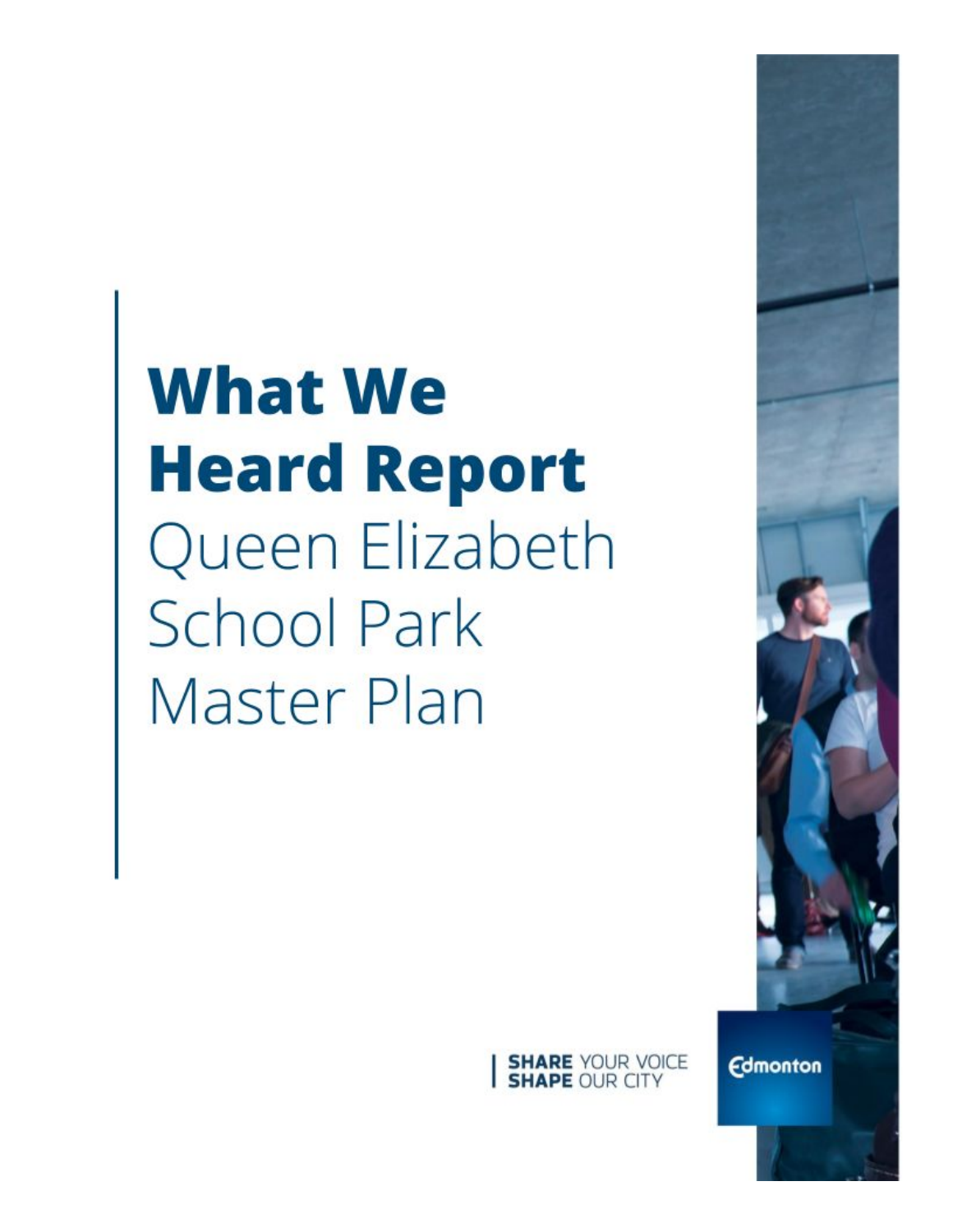

#### **OVERVIEW**

Edmonton's mature neighbourhoods are great places to live and are home to many treasures, including District Activity Parks. These parks serve several neighbourhoods in the larger surrounding area and are important for health, wellness and quality of life. District Parks are part of a city-wide park system and support a wide variety of facilities, programs and open space activities.

Queen Elizabeth School Park (9425 132 Avenue NW) is a District Activity Park located in the Killarney neighbourhood. It has been identified as a priority for renewal to update park infrastructure and park amenities to meet community needs.

To guide future development in the park and to seek funding to update park infrastructure and amenities, the City of Edmonton has undertaken a master planning process for Queen Elizabeth School Park.

Once completed, the Master Plan will establish a long term vision for this park. It will be used to shape the park's future, taking into consideration the interests expressed by the public, use of existing amenities, new amenities and activities, operational requirements and City strategies and policies.

Public engagement was held in the fall of 2017 to gather feedback to help refine the concept plan that was drafted following earlier rounds of engagement. The finalized concept plan was included in the Queen Elizabeth School Park Master Plan. This report summarizes What We Heard from the third phase of public engagement for the Queen Elizabeth School Park Master Plan.

## **PUBLIC ENGAGEMENT SUMMARY**

Public engagement is critical to the Master Plan process to ensure the final document reflects the changing priorities of the existing park users and the surrounding community.

In the spring of 2017, the City of Edmonton held public engagement sessions to obtain feedback on elements to be included in the concept plan for the park. This engagement built on the fall 2016 engagement and we took the feedback and worked with a design consultant to create a preliminary concept idea. We presented that preliminary concept idea at multiple invite-only workshops during spring 2017.

#### **HOW WE ENGAGED**

In the fall of 2017, the draft concept plan was presented to the public at an open house. Participants were asked to provide feedback through a survey. The survey was also posted on the project website, sent out to stakeholder groups and paper copies were available at the O'Leary Fitness and Leisure Centre. The information gathered through the survey contributed to the finalization of the concept plan that was included in the master plan.

The information from this engagement confirmed that the concept plan aligns with the needs of the participants. Feedback that wasn't included in the concept plan, such as the desire for connectivity to the neighbourhood was documented and will be considered for future projects in the neighbourhood.

Public engagement was held to gather feedback to help refine the draft concept plan and ensure that the vision for the park will meet the needs of the community. Following this engagement the concept plan was finalized and included in the Queen Elizabeth School Park Master Plan.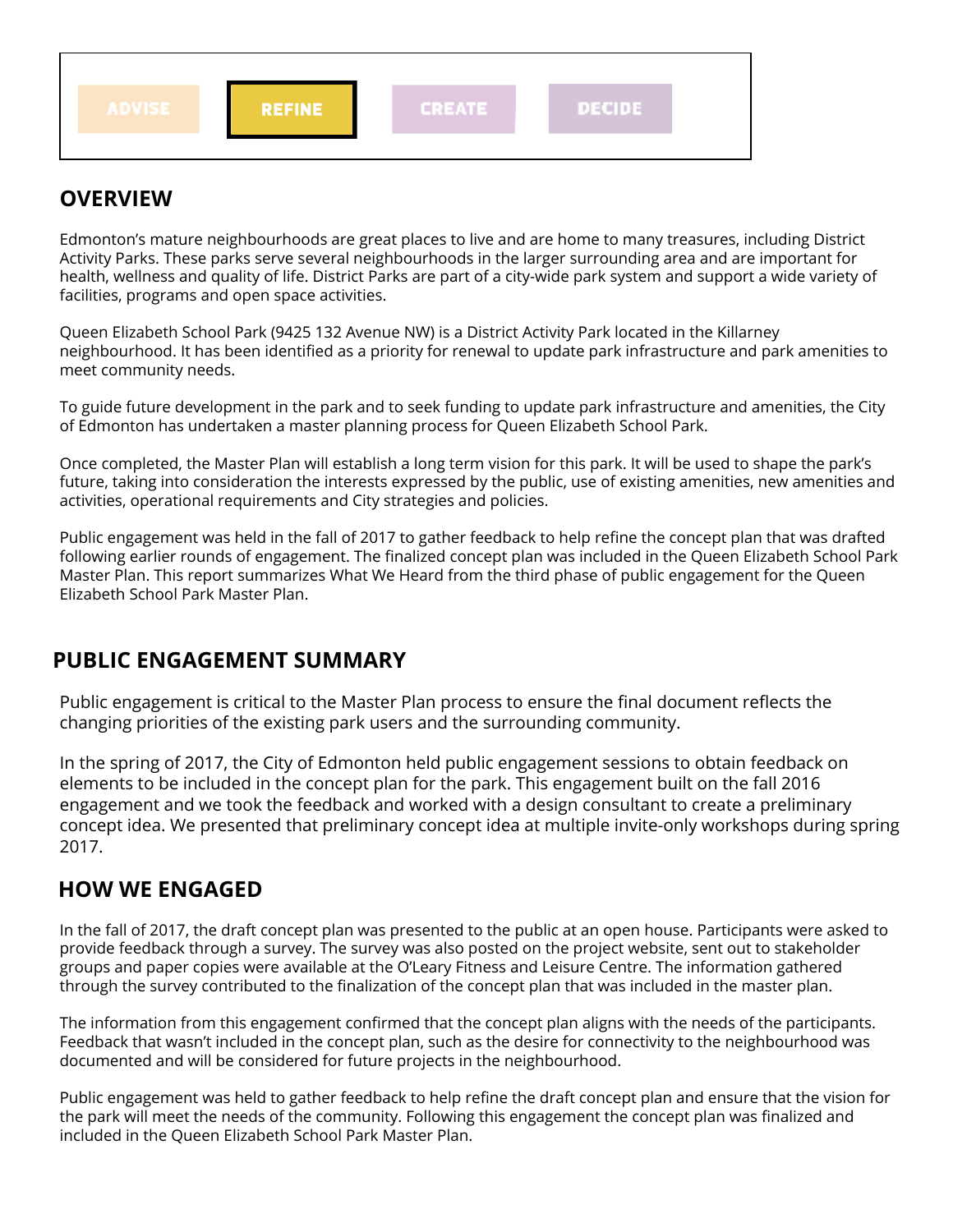Engagement at this stage was combined with the Glengarry District Park Master Plan. As both parks are located along 132 Avenue the intended users of the district parks were quite similar. The concept plans for both sites were presented at the open house and the survey requested feedback for both parks. Invitations to the open house were sent out to the surrounding community, schools and sports groups with the intent of public engagement that included and encouraged participation reflective of Edmonton's diverse population.

Activities used to raise awareness of and promote the public engagement process for this project included:

- Roadside signage
- Flyers sent in the mail and posted at local leisure centres, bus stops, libraries etc.
- Social media posts
- Examiner and Metro newspaper advertisements
- Email invitations to school, sport and community organizations
- School and Community newsletters

The open house was held on November 7, 2017 at Glengarry Community League Hall from 4pm to 7 pm. 46 citizens attended this event. An online and paper survey was used to collect feedback. The survey was available at the event and was on the project website for the two weeks following the open house. The link to the survey was sent out to school and community groups during this time. The survey was completed by 41 citizens.

The input from this survey informed the finalization of the concept plan which is part of the Master Plan for Queen Elizabeth School Park. The Master Plan includes the concept plan, a high level cost estimate and a report.

# **WHAT WE ASKED**

The City shared the preliminary concept for Queen Elizabeth School Park and asked the following questions about the project:

What Edmonton neighbourhood do you reside in?

What is your level of support for the concept plan for the Queen Elizabeth School Park?

Do you have suggestions or comments for improvement of this Concept Plan for the Queen Elizabeth School Park Site?

## **WHAT WE HEARD**

The following summarizes what we heard during our fall 2017 engagement session. All input was

considered as we refine the design and move towards completion of the Master Plan.

The general public was surveyed to share input on the Preferred Concept Plan for each park site. For Queen Elizabeth School Park, the Preferred Concept Plan reflected feedback from previous public engagement held in fall 2016 and spring 2017, stakeholder input and technical review.

Participants were asked about their level of support for the concept plan for Queen Elizabeth School Park. They were then asked to provide reasons for that level of support and to provide suggestions or comments to improve the concept plan.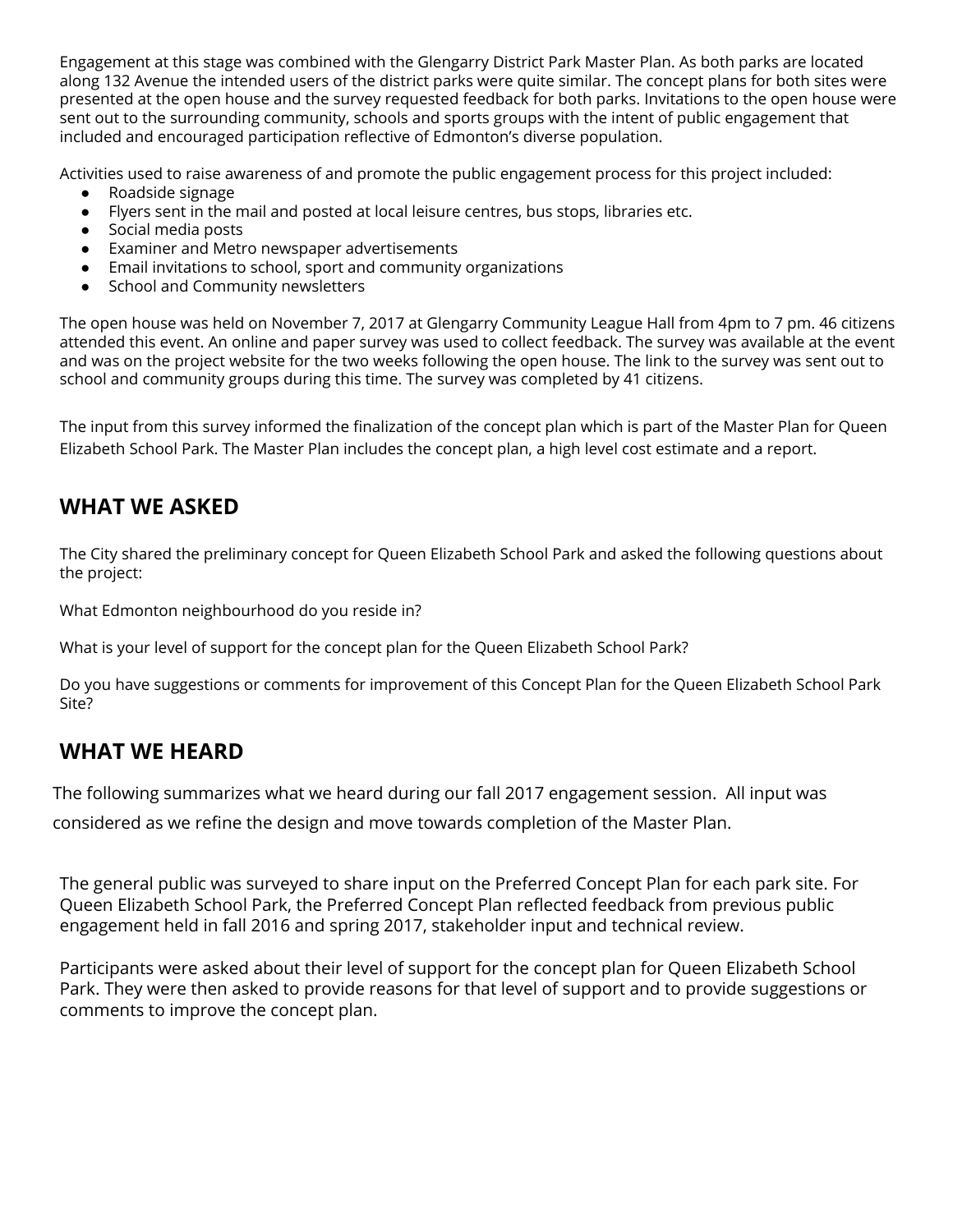#### Level of Support for Queen Elizabeth School Park Concept Plan



Overall the majority of the feedback heard for this project was extremely positive. People were supportive of the overall Master Plan process and were supportive of the concept plan presented.

We also heard:

- **●** There is a strong desire for accessible spaces.
- **●** There is support for basketball courts.
- **●** There is a belief that the design will increase usage of the parkspace.
- **●** The sports fields and other existing amenities need to be updated.
- **●** The site is currently boring and this new plan will make it more appealing to residents.
- **●** There is a desire for more landscaping and trees.
- There is a desire for pedestrian connections and new trails.

## **AS A RESULT, WHAT HAS CHANGED IN THE PROJECT?**

After this last round of engagement, the input we received from residents confirmed support for the plan. The master plan was then updated. Not all of the suggestions could be included. If the project is funded to move into the design phase, additional public engagement will be undertaken and additional details can be added to the design.

Some suggestions that were not included:

- Additional baseball backstops were not included students and staff of the two schools requested a focus on soccer, football, and basketball.
- Crosswalks, on street parking and on street bike paths these are outside park boundaries and outside of the scope of this project. Instead, these features will be flagged for future neighbourhood and road renewal projects.
- An artificial turf facility is not being considered as part of this project. The City has developed an overall Approach to [Community](https://www.edmonton.ca/documents/Approach_to_Community_Recreation_Facility_Planning_in_Edmonton-October_2018.pdf) Recreation Facility Planning which addresses how planning for new fields will be done in Edmonton moving forward.